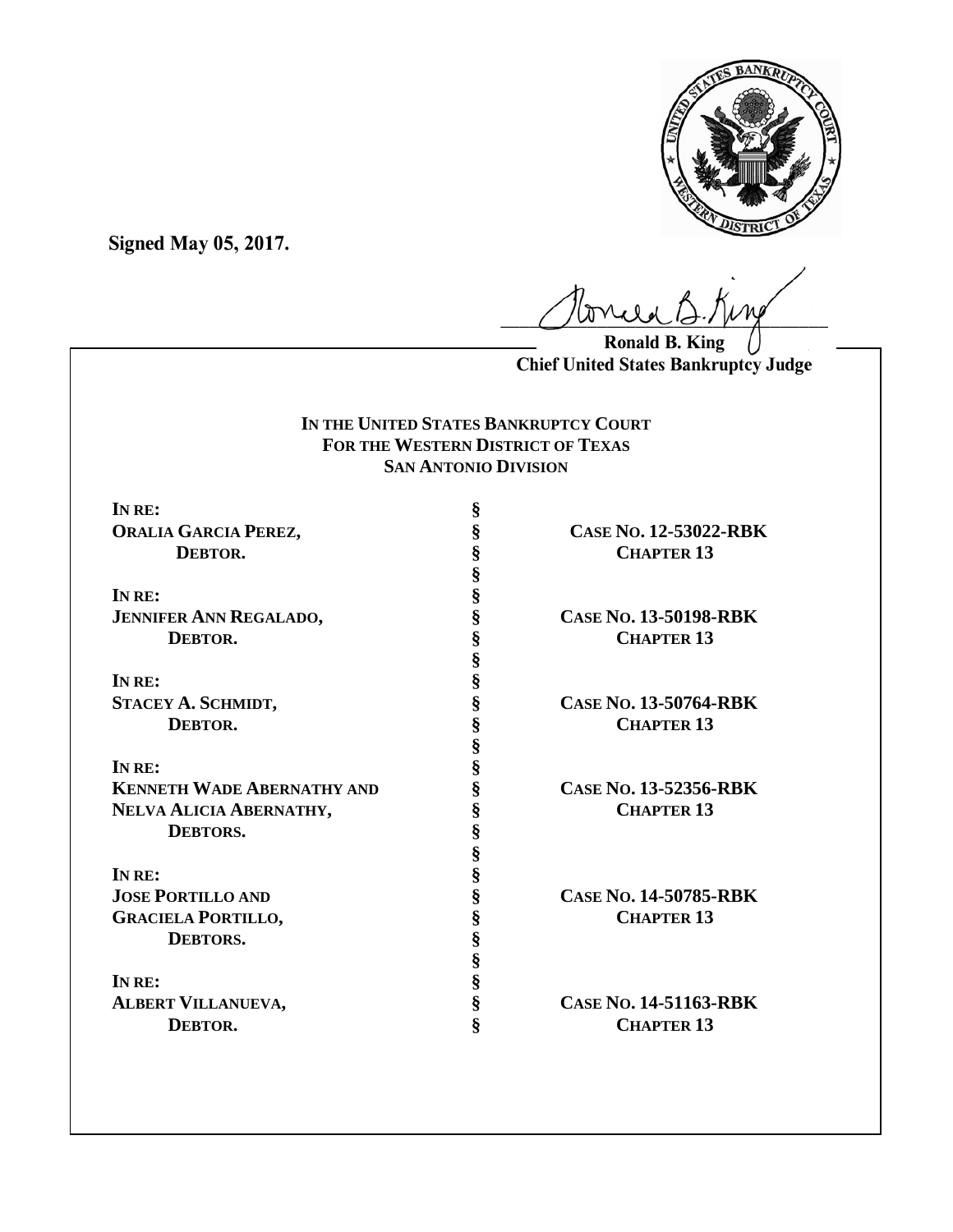| IN RE:                       | §<br>§ |                              |
|------------------------------|--------|------------------------------|
| <b>GERARDO D. SILLER AND</b> | §      | <b>CASE NO. 14-51317-RBK</b> |
| JANET G. SILLER,             | §      | <b>CHAPTER 13</b>            |
| <b>DEBTORS.</b>              | §      |                              |
|                              | §      |                              |
| IN RE:                       | §      |                              |
| MONICA ANN FLORES,           | §      | <b>CASE NO. 14-51715-RBK</b> |
| DEBTOR.                      | §      | <b>CHAPTER 13</b>            |
|                              | §      |                              |
| IN RE:                       | §      |                              |
| <b>JAMES ANTHONY MELTON,</b> | §      | <b>CASE NO. 15-50046-RBK</b> |
| DEBTOR.                      | §      | <b>CHAPTER 13</b>            |
|                              | §      |                              |
| IN RE:                       | §      |                              |
| ROD WAYNE NICHOLS, II,       | §      | CASE No. 15-51683-RBK        |
| DEBTOR.                      | §      | <b>CHAPTER 13</b>            |
|                              | §      |                              |
| IN RE:                       | §      |                              |
| GUILLERMO LOZA,              | §      | <b>CASE NO. 15-51802-RBK</b> |
| DEBTOR.                      | §      | <b>CHAPTER 13</b>            |
|                              | §      |                              |
| IN RE:                       | §      |                              |
| YVONNE PATRICIA RODRIGUEZ,   | §      | CASE No. 15-52540-RBK        |
| DEBTOR.                      | §      | <b>CHAPTER 13</b>            |
|                              | ş      |                              |

## **OMNIBUS FINDINGS OF FACTS AND CONCLUSIONS OF LAW**

These omnibus findings of facts and conclusions of law pertain to thirteen applications for attorney's fees filed in the above-numbered chapter 13 bankruptcy cases. In each case, Mr. Vasquez, counsel for all above-referenced debtors, sought compensation beyond the benchmark fees, and the trustee objected. The Court held a hearing on April 6, 2017, and took the matters under advisement. The Court sustains the trustee's objections, finding the attorney fees to be excessive. The applications for attorney's fees in the above-referenced bankruptcy cases will be **GRANTED** and **DENIED**, in part.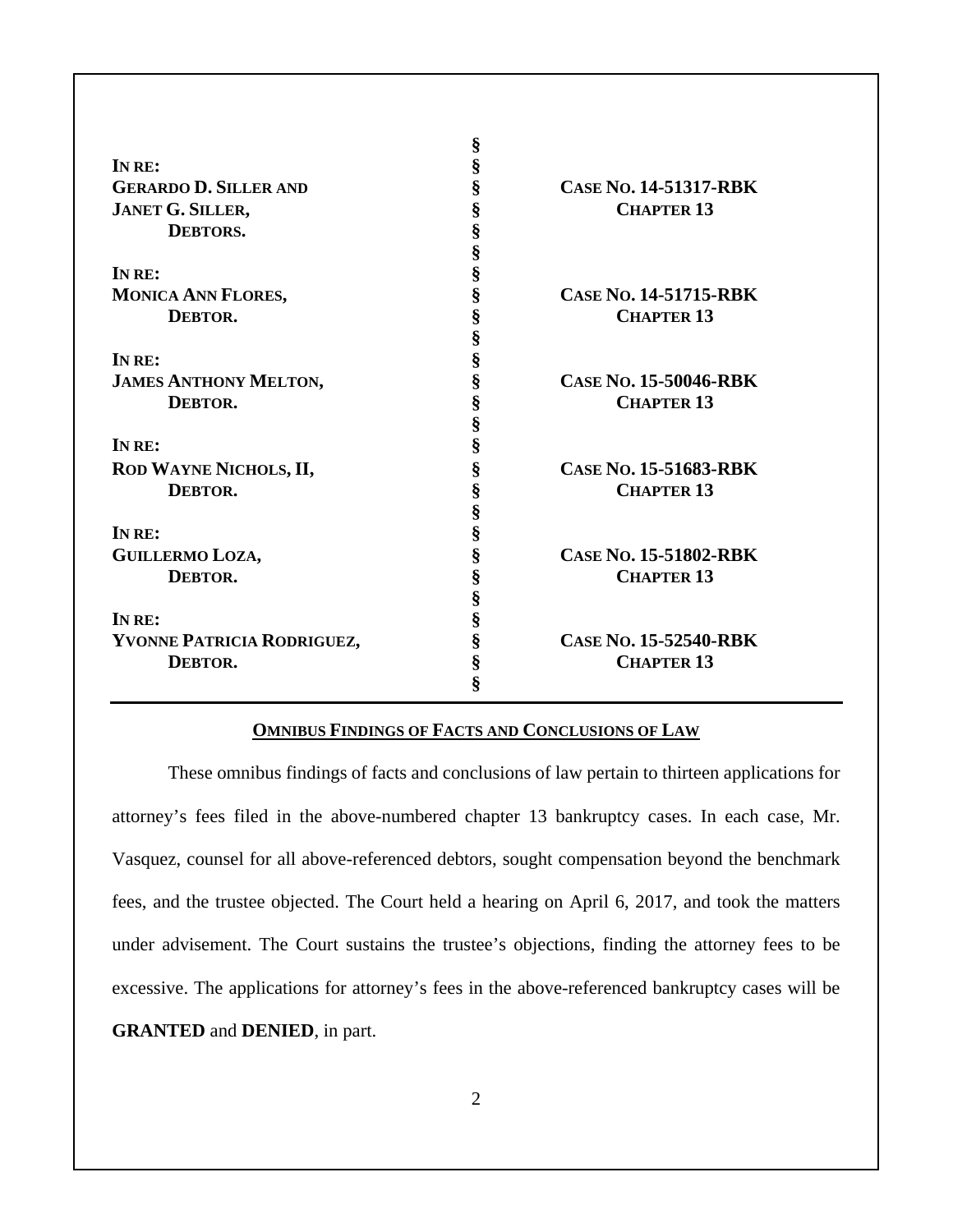This Court has jurisdiction over this matter pursuant to 28 U.S.C. § 1334. These are core proceedings within the meaning of 28 U.S.C.  $\S 157(b)(2)(A)$  (concerning the administration of the estate). Venue is proper under of 28 U.S.C. § 1408. These are the Court's findings of facts and conclusions of law, in accordance with FED.R.BANK.P. 7052 and FED.R.BANK.P. 9014, and a separate order shall be entered in each above-referenced case pursuant to FED.R.BANKR.P. 9021.

## **BACKGROUND**

Mr. Vasquez filed thirteen applications for compensation after rendering services in response to thirteen motions to dismiss filed by the chapter 13 trustee. The applications requested fees for amounts varying from \$1,334.00–\$2,409.43. Within the fee applications, Mr. Vazquez charged \$400.00 an hour for his services, \$125.00 for paralegal services, and \$95.00 for legal assistant services. Each case includes charges for reviewing documents, amending schedules, appearing in court, and transmitting documentation to the trustee. Additionally, on each application, Mr. Vasquez and his staff billed approximately two hours for preparing and reviewing the fee application. The trustee timely objected, asserting four primary objections: 1) that the rate charged by counsel and legal staff is too high, as the total amount of fees requested are more than half of the standard "no-look" base fees; 2) that a standard appearance fee is overcharged, as counsel did not need to appear; 3) that the cost of preparing each fee application is excessive, as it is 20–25% of the entire fee application; and 4) that services were unnecessary, and therefore, the fee applications should be reduced.

In response to the trustee's objections, Mr. Vasquez defended his applications by asserting the practice of consumer bankruptcy has changed in general, so it is necessary for him to charge higher rates. Counsel supports this assertion by claiming he frequently does not receive the full amount of allowed fees because cases are often dismissed prior to the trustee paying each \$100.00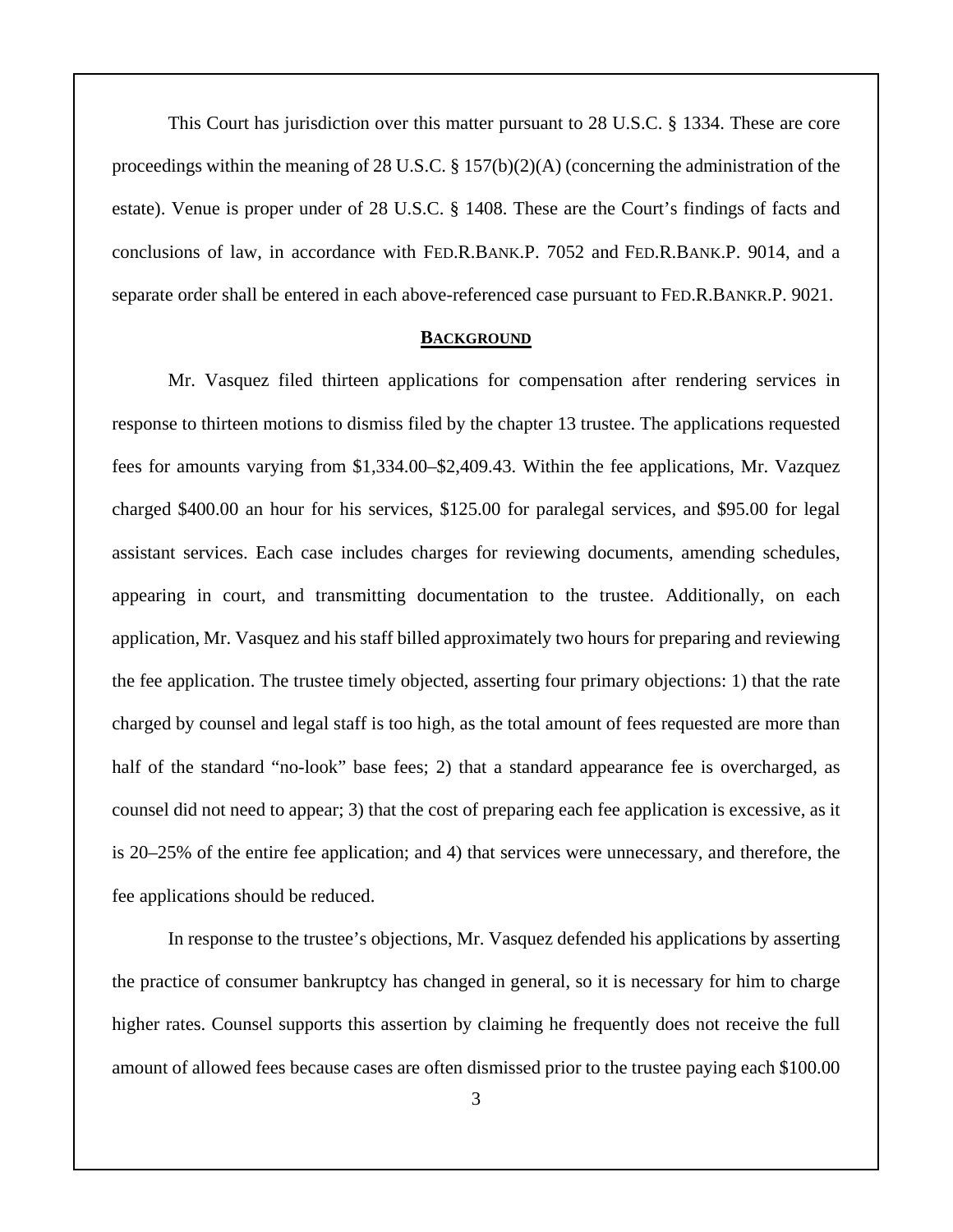monthly fee installment. Mr. Vasquez also asserted he bills higher rates for legal staff services in order to retain skilled employees. He further validated the increase in rates by claiming paralegal rates are lower than attorney rates, which Mr. Vasquez believes ultimately keeps his firm's fee requests low. Counsel also stated he assesses an appearance fee even if he does not appear in court because he still needs to review the docket upon receipt of the trustee's motion to withdraw. Lastly, Mr. Vazquez claimed higher rates to prepare fee applications are warranted since filing a fee application is a new practice in consumer cases.

## **LEGAL ANALYSIS**

In a routine non-business chapter 13 case, an attorney receives a benchmark fee of \$3,600.00 for various services listed in Section 2 of the *Standing Order Relating to Chapter 13 Practices in the San Antonio Division*, dated August 5, 2016. For a service not listed within the *Standing Order*, such as filing a motion to modify plan in response to a trustee's motion to dismiss, the attorney may request additional fees within the motion or by filing an application for compensation. When there is an objection to fees, the Court will hold a hearing, and the applicant bears the burden of establishing the necessity and reasonableness of the fees requested. *See Continental Ill. Nat'l. Bank & Trust Co. of Chicago v. Charles N. Wooten, Ltd. (In re Evangeline Ref. Co.)*, 890 F.2d 1312, 1326 (5th Cir. 1989).

In the Fifth Circuit, the lodestar method is utilized to calculate the reasonableness of fees, which is computed by multiplying counsel's total hours reasonably spent on the matter by the prevailing rate in the legal community. *Cahill v. Walker & Patterson, P.C. (In re Cahill)*, 428 F.3d 536, 539–40 (5th Cir. 2005). The total amount can then be increased or decreased based on the following factors: time and labor required, difficulty of the legal questions, skills required to perform services, preclusion of other employment by the attorney due to accepting the case, the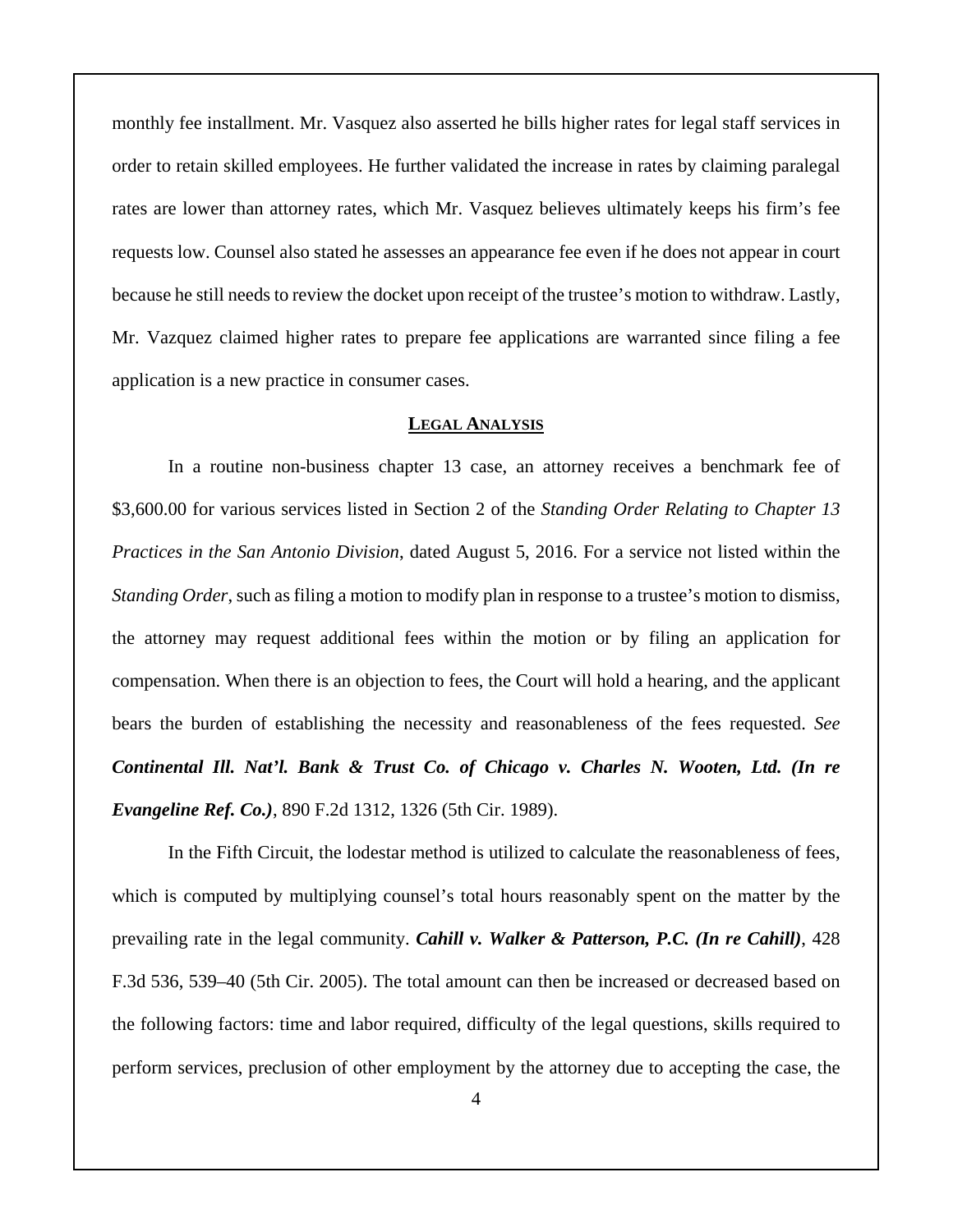customary fee, whether the fee is fixed or contingent, time limitations, results obtained and the amount involved, the ability of the attorney, the undesirability of the case, the nature of the relationship with the professional and client, and awards in similar cases. **11 U.S.C. § 330**; *Johnson v. Ga. Highway Express, Inc.*, 488 F.2d 714, 717–19 (5th Cir.1974).

Additionally, an attorney will not receive compensation if a service does not benefit the estate or is not necessary to case administration. *Asarco L.L.C. v. Baker Botts, L.L.P. (In re ASARCO, L.L.C.)*, 751 F.3d 291, 299 (5th Cir. 2014), *aff'd*, 135 S. Ct. 2158 (2015). In connection with the lodestar method and the *Johnson* factors, the Court will evaluate each objection of the trustee and each response of Mr. Vasquez to determine the appropriate amount of allowed fees.

#### **1. Hourly rates charged**

The Court finds the rate of \$400.00 for consumer debtor attorneys and \$125.00 for paralegals to be excessive. After reviewing comparable rates within the San Antonio Division's legal community, the Court determines the comparable rate for consumer debtor lawyers ranges from \$225.00–\$300.00. The Court finds \$250.00 per hour for attorney services to be an appropriate rate in these cases. Similarly, after reviewing comparable rates for paralegals, it finds a rate of \$95.00 per an hour for paralegal services to be reasonable. The Court will adjust the hourly rates charged in all thirteen fee applications to comply with this standard.

#### **2. Standard appearance fee**

The Court finds appearance fees to be unnecessary when the trustee files a motion to withdraw prior to the hearing. Out of the thirteen fee applications in which Mr. Vasquez charged an appearance fee, he did not need to appear before the Court in eleven of the cases. Moreover, hearings were held on the same day for the remaining two cases that did require his presence. The Court will adjust the fees to deduct the appearance fee in the eleven cases that did not require him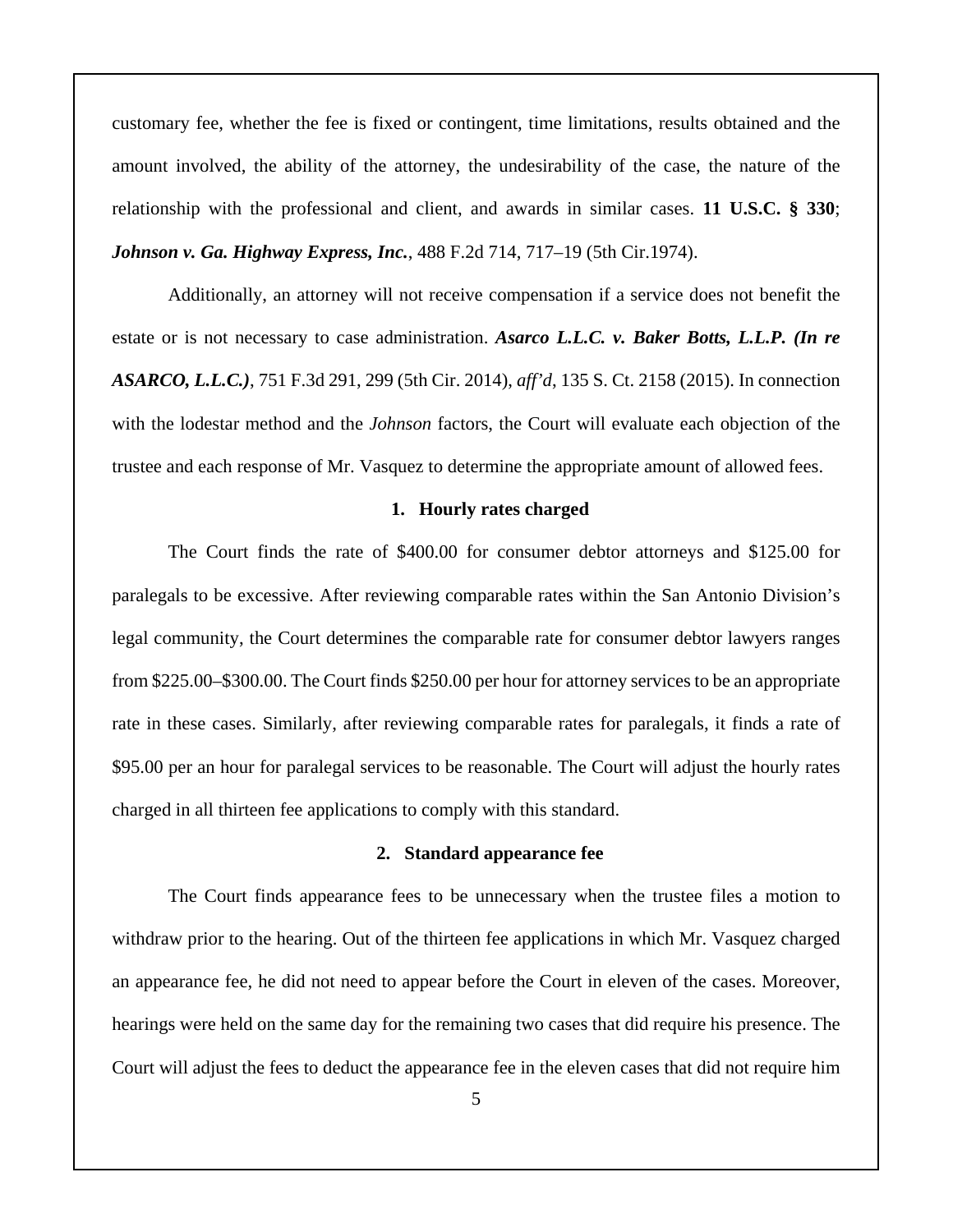to attend a hearing and will prorate the appearance fee in the two cases that did require his presence in court.

#### **3. Charges for fee application preparation**

Within the thirteen cases, Mr. Vasquez charged approximately \$187.50 in paralegal fees in addition to \$200.00 in attorney fees for preparing each fee application. Counsel is permitted to receive compensation for a fee application based on the skill reasonably necessary to prepare such application; however, such fees will be adjusted according to the *Johnson* factors. 488 F.2d at 717– 19. As such, the Court finds that the total amount of time and fees for the preparation of a fee application should be, at maximum, half of what Mr. Vasquez has charged. The Court will adjust the fees accordingly in all of the above-referenced cases.

## **4. Charges based on complexity of the case**

To reconcile the complexity in chapter 13 filings, the need for adequate representation, and the underlying goal of issuing payment to creditors, the Court agrees with the analysis set forth in *In re Balderas*, 328 B.R. 707, 720–23 (Bankr. W.D. Tex. 2005). In *Balderas*, the court discussed the competing interests in a chapter 13 case and determined \$500.00 may be reasonable for compensation in response to a trustee's motion to dismiss. *Id*. at 725. With inflation, this Court determines \$750.00, subject to adjustments on a case-by-case basis, is an approximate, reasonable amount for additional compensation in response to a trustee's motion to dismiss.

#### **CONCLUSION**

The Applications for Attorney's Fees in the above-referenced cases will be **GRANTED** and **DENIED**, in part. These fees are reduced because of the adjustment of the hourly rates charged, the removal of a charge for appearing at a hearing that did not occur, the reduction in preparation time of fee applications, and the reduction of various time submissions that are not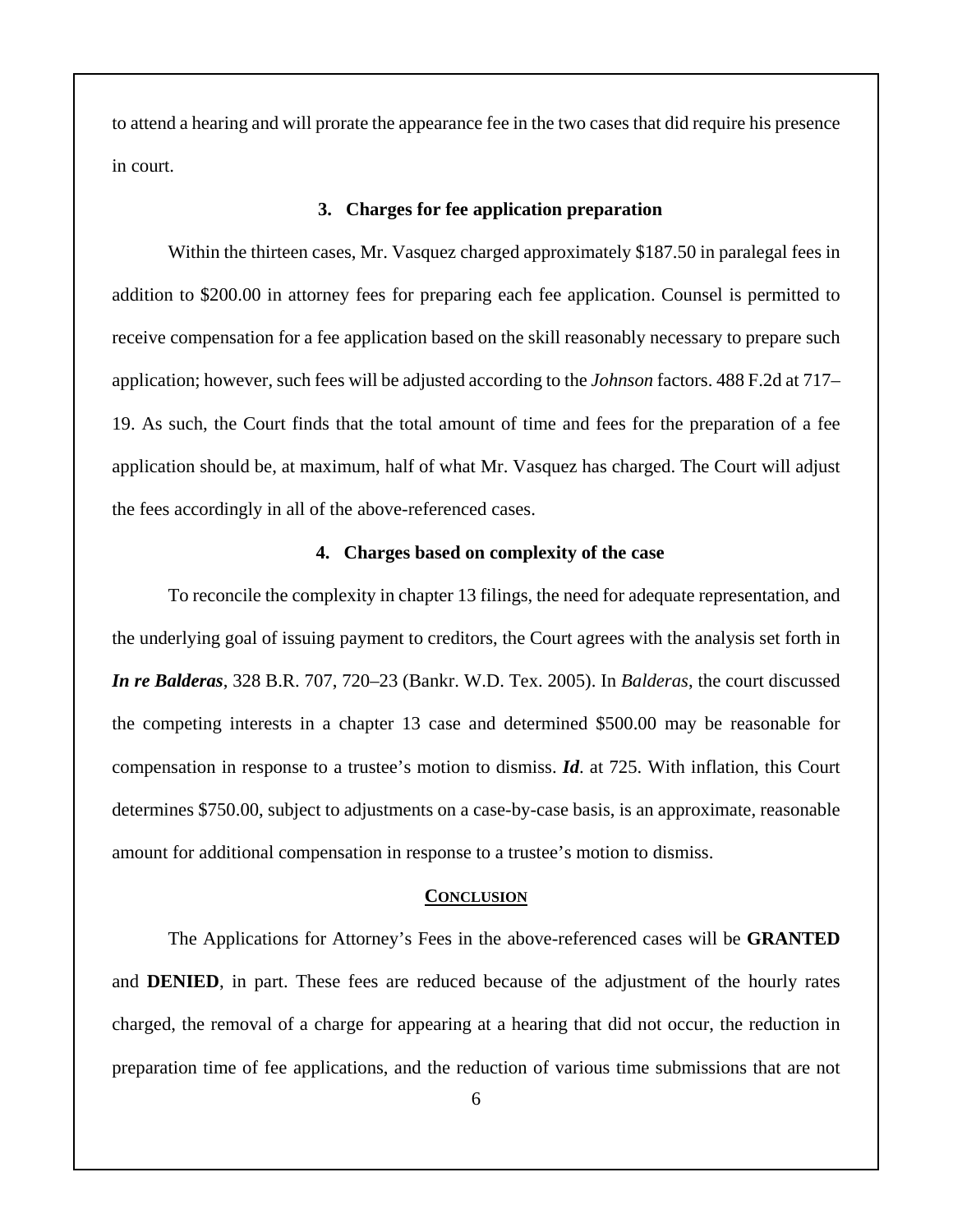reasonable based on the complexity of the consumer chapter 13 case. The following adjustments will be made to each case, pursuant to these omnibus findings of facts and conclusions of law:

- *In re: Oralia Garcia Perez*, Case No. 12-53022-RBK: The request for additional compensation of \$2,076.02 is reduced to \$1,021.52. All other fees are denied.
- *In re: Jennifer Ann Regalado*, Case No. 13-50198-RBK: The request for additional compensation of \$1,534.95 is reduced to \$564.95. All other fees are denied.
- In re: Stacey A. Schmidt, Case No. 13-50764-RBK: The request for additional compensation of \$1,935.91 is reduced to \$953.91. All other fees are denied.
- *In re: Kenneth Wade Abernathy and Nelva Alicia Abernathy*, Case No. 13-52356. The request for additional compensation of \$2,409.43 is reduced to \$1,400.43. All other fees are denied.
- *In re Jose Portillo and Graciela Portillo*, Case No. 14-50785-RBK. The request for additional compensation of \$2,189.34 is reduced to \$1,183.34. All other fees are denied.
- *In re Gerardo D. Siller and Janet G. Siller*, Case No. 14-51317-RBK. The request for additional compensation of \$1,914.56 is reduced to \$755.06. All other fees are denied.
- *In re Albert Villanueva, Case No.* 14-51163-RBK*.* The request for additional compensation of \$1,561.52 is reduced to \$881.52. All other fees are denied.
- *In re Monica Ann Flores*, Case No. 14-51715-RBK. The request for additional compensation of \$1,828.75 is reduced to \$879.75. All other fees are denied.
- *In re James Anthony Melton*, Case No. 15-50046-RBK. The request for additional compensation of \$1,441.20 is reduced to \$422.00. All other fees are denied.